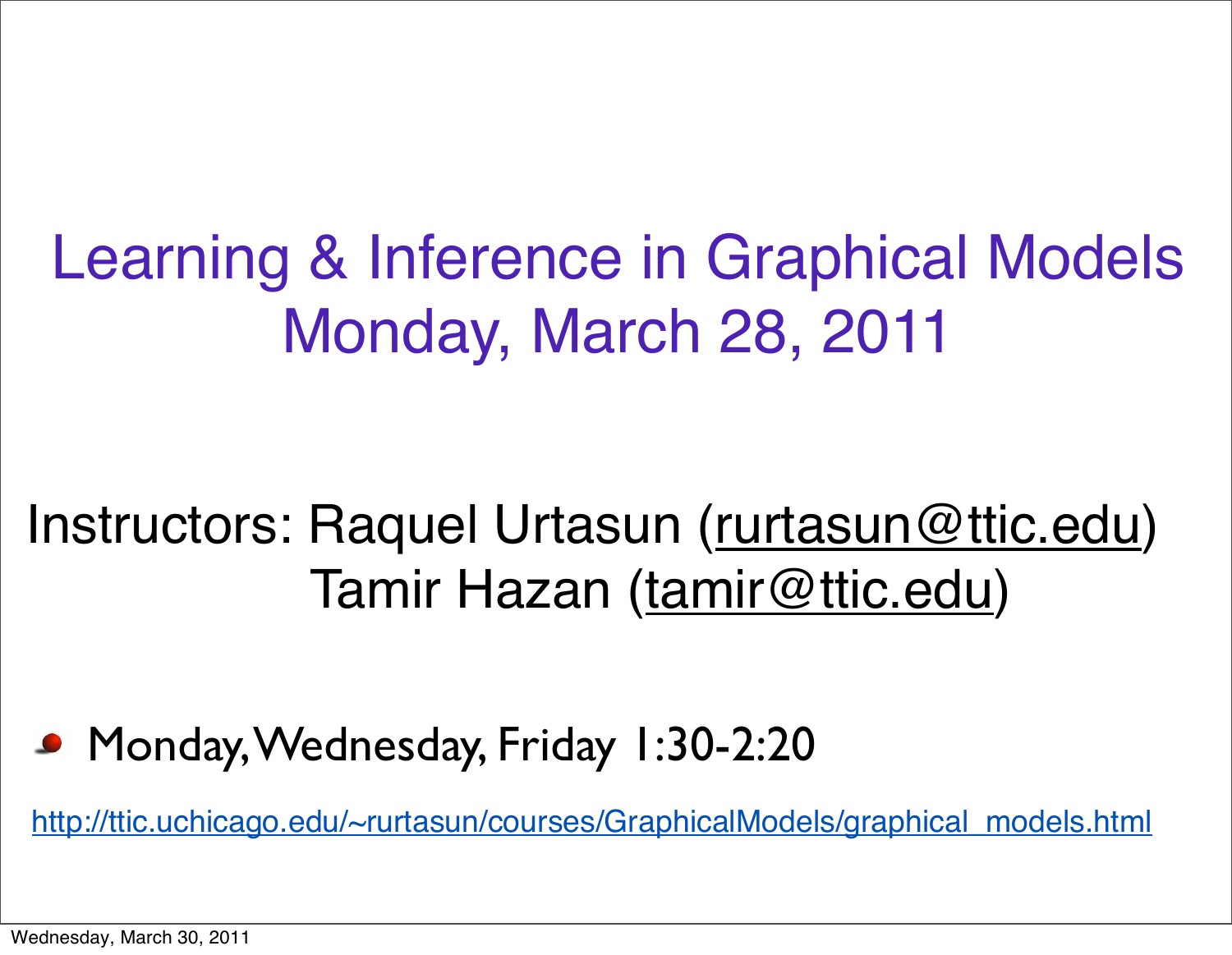### Course Outline

**Book: Probabilistic Graphical Models,** Daphne Koller, Nir Friedman (in library)

Part I: Models

Chapter 2: Basic Notions.

Chapter 3: Bayesian Networks.

Chapter 4: Undirected Graphical Models.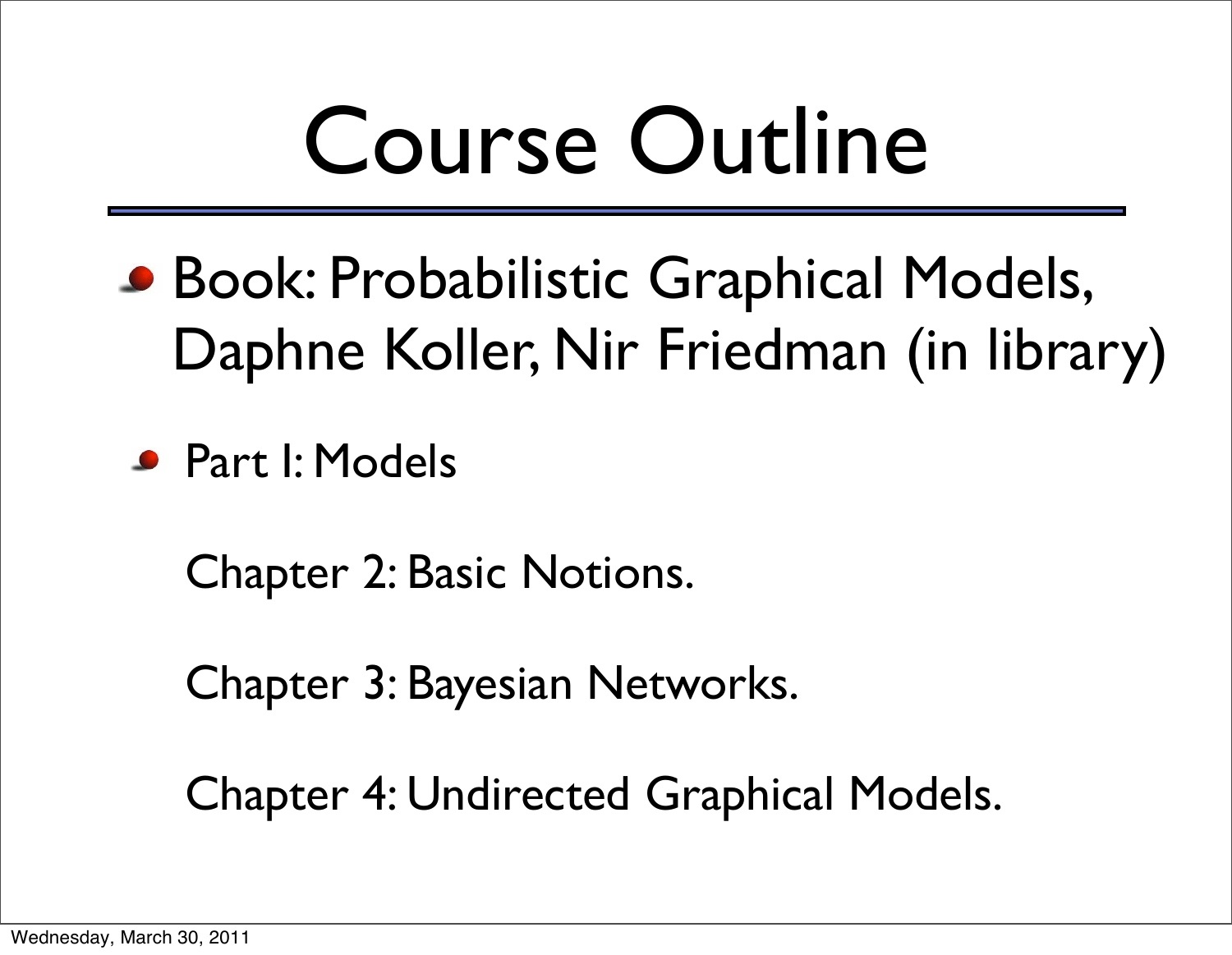#### Course Outline

**Part II: Inference** 

Chapters 9&10&11: Exact Inference

Chapter 12: Sampling methods for Inference.

Chapter 13: MAP inference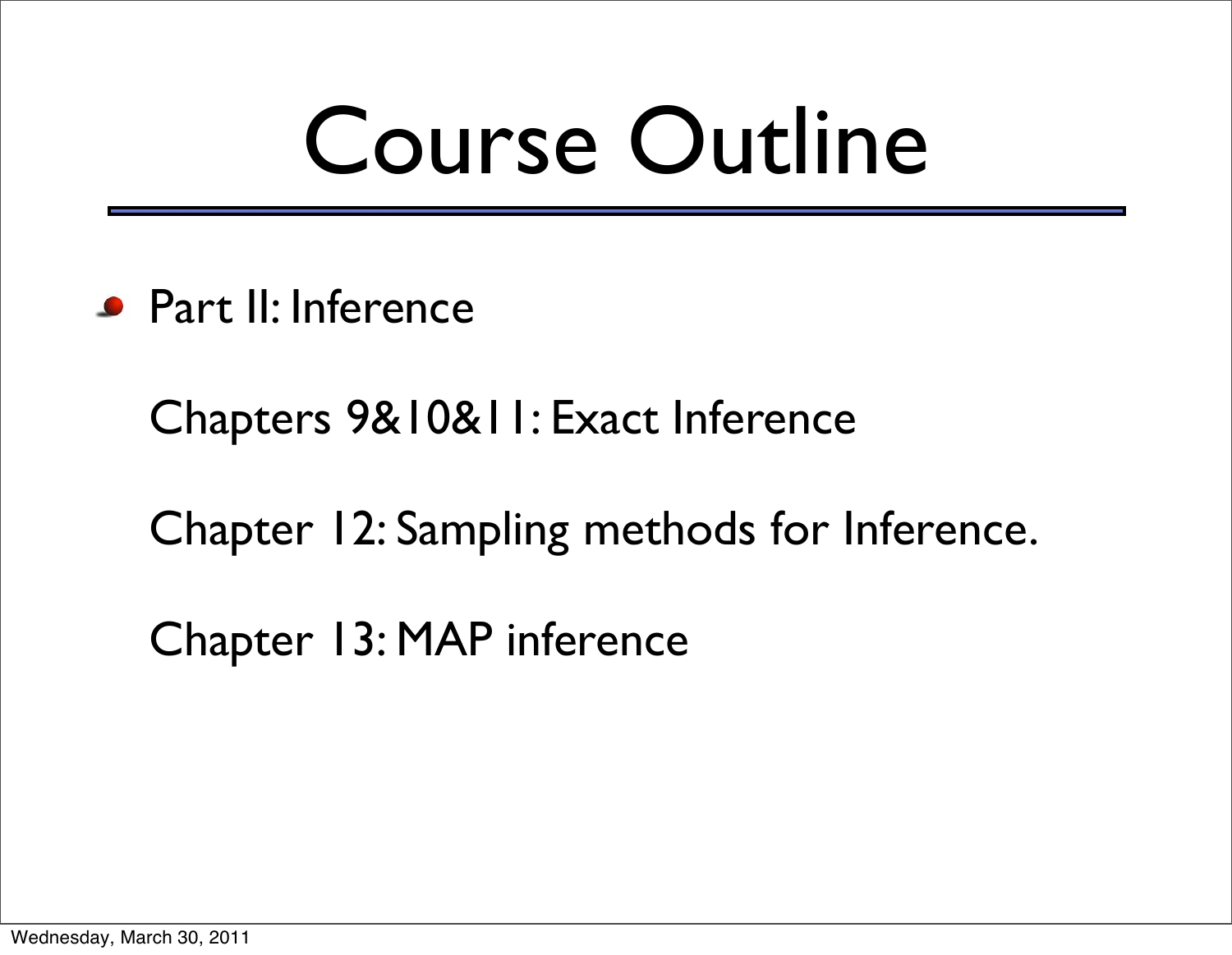#### Course Outline

**•** Part III: Learning

Chapter 17: Parameters Estimation

Chapter 18: Learning Structure

Chapter 19: Partially Observed Data

Causality: Chapter 21 (if time permits)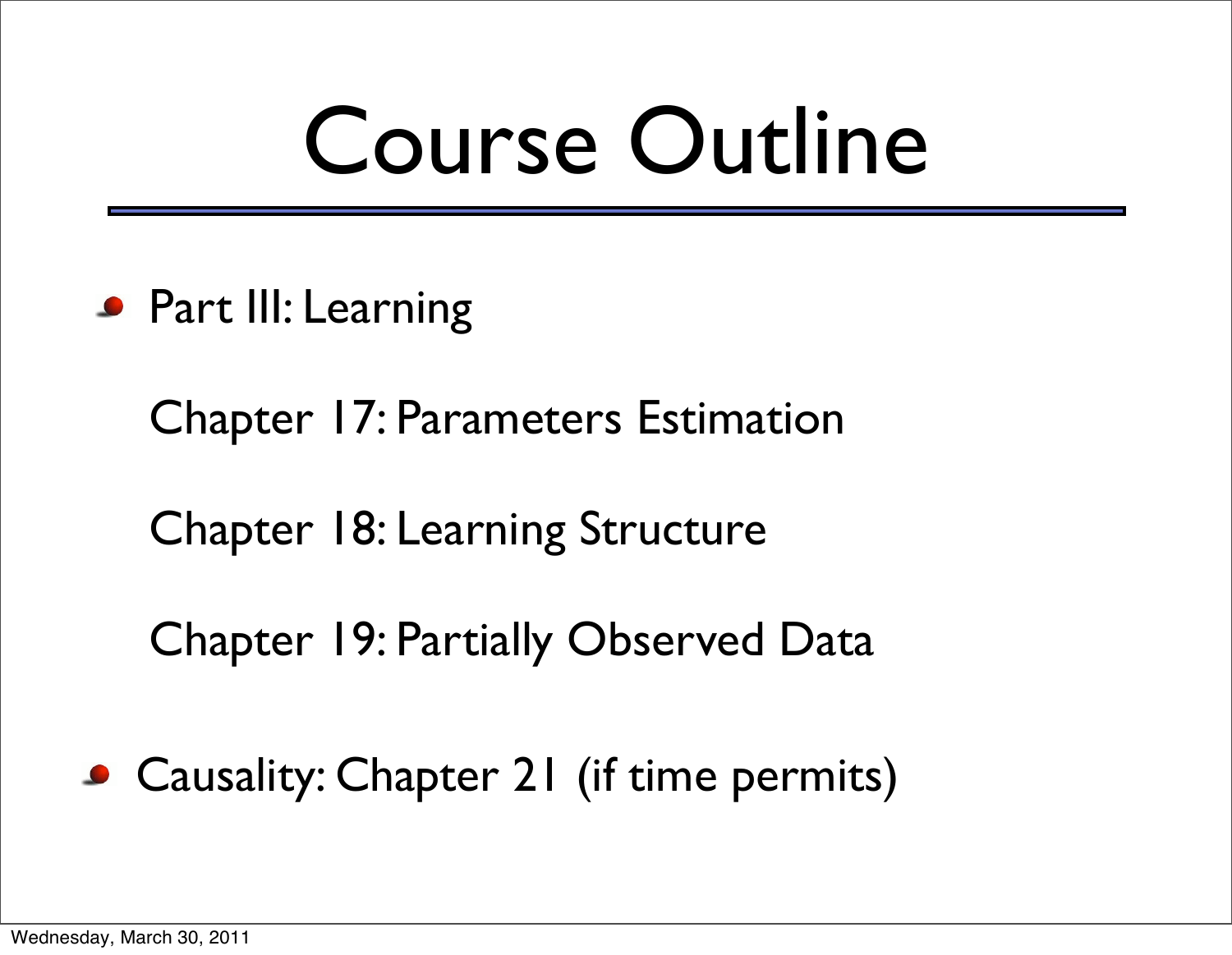#### Course load

- Homework: 50% of the grade. 6-7 exercises. 2 programming exercises.
- Exam: 50% of the grade.
- No mid-term exam.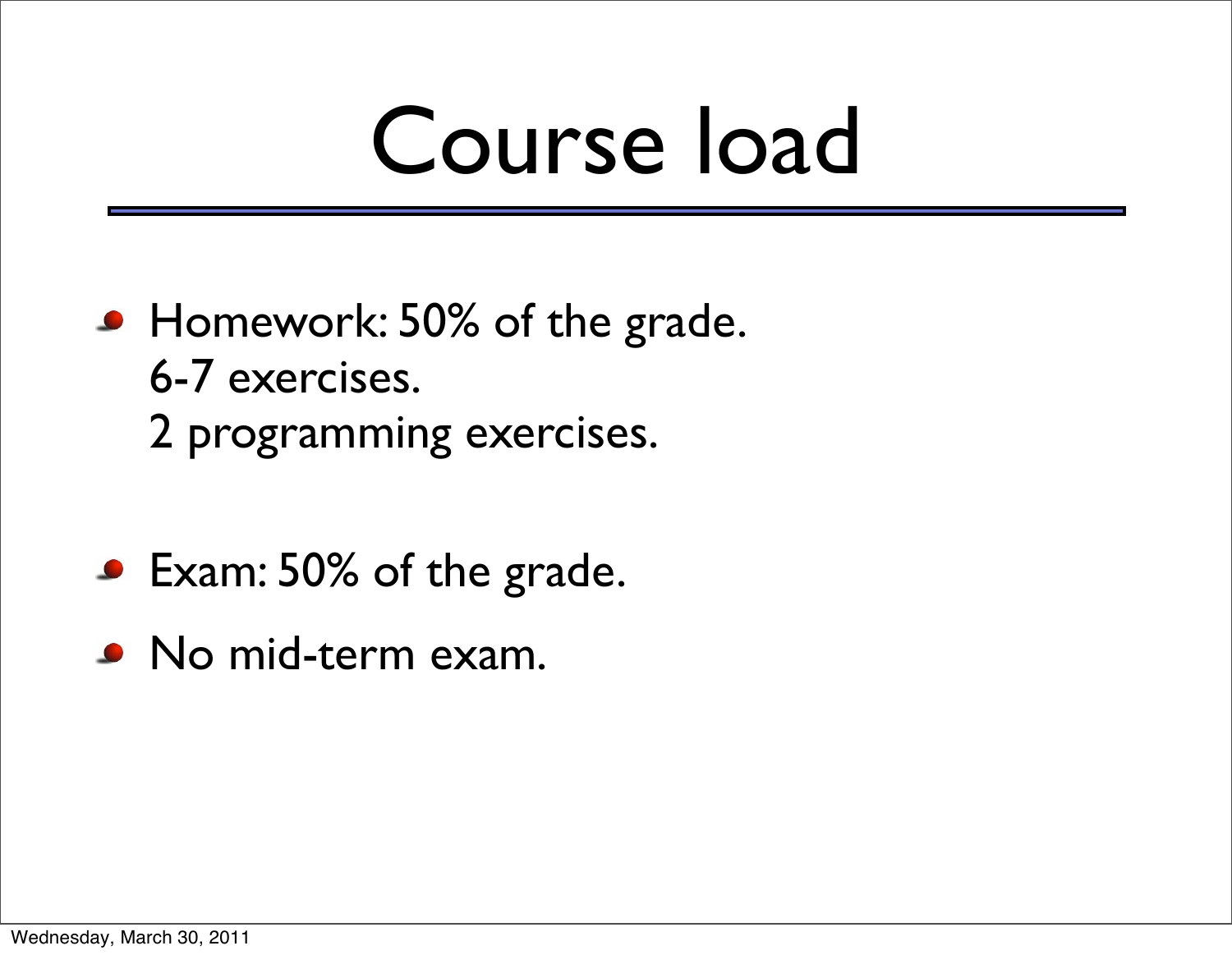# Background - Probability

- The confidence that an event will occur
- "there is a 30% chance of rain"
- "Tossing coin, there is a 50% probability for 'head' "
- **Probability Space:**
- 1) What are the possible **events**?
- 2) How we **measure** each event?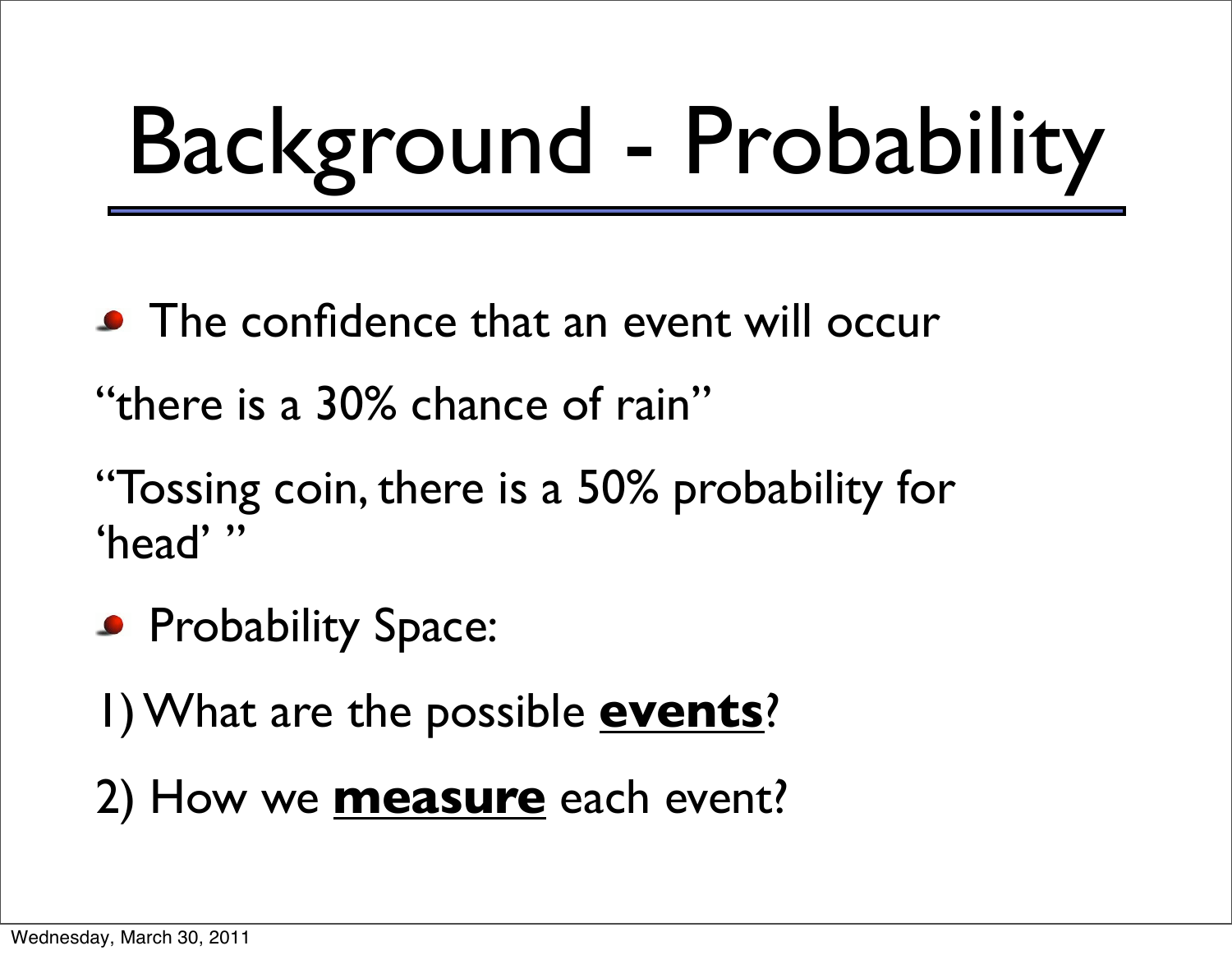## Probability

- What are the possible outcomes? Coin toss:  $\Omega = \{$ "head", "tail"} Die:  $\Omega = \{1, 2, 3, 4, 5, 6\}$
- **Event** is subset of outcomes  $S \subset \Omega$ :

Examples for die:  $\{1,2,3\}$ ,  $\{2,4,6\}$ , ...

How we **measure** each event?

Probability function.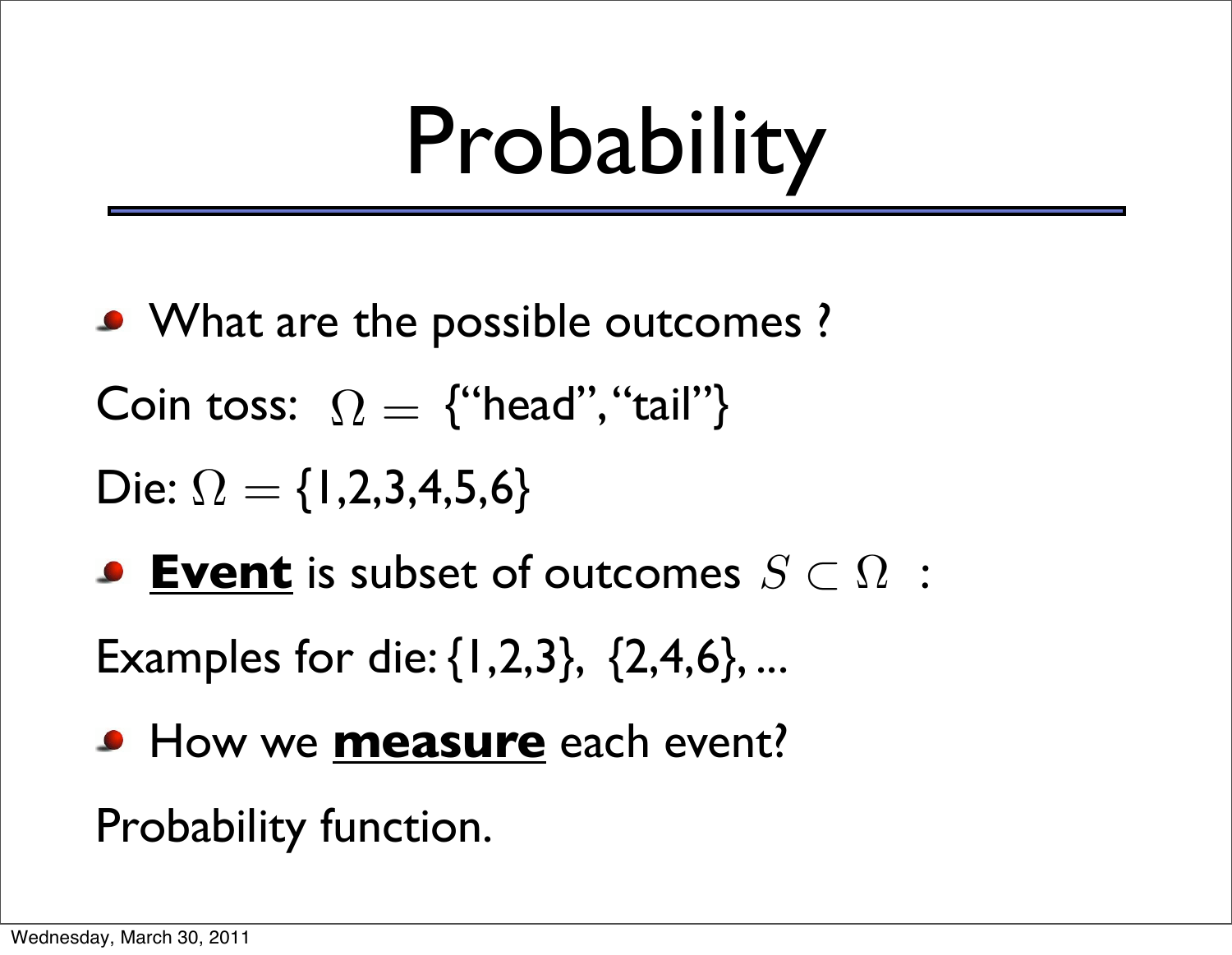# Probability Function

- **Assign non-negative weight for atomic events**
- Probability of event *S* ⊂ Ω

$$
P(S) = \sum_{\omega \in S} P(\omega)
$$

Examples for die:  $P({2,4,6}) = P(2)+P(4)+P(6)$ 

Claim:  $P(S_1 \cup S_2) = P(S_1) + P(S_2) - P(S_1 \cap S_2)$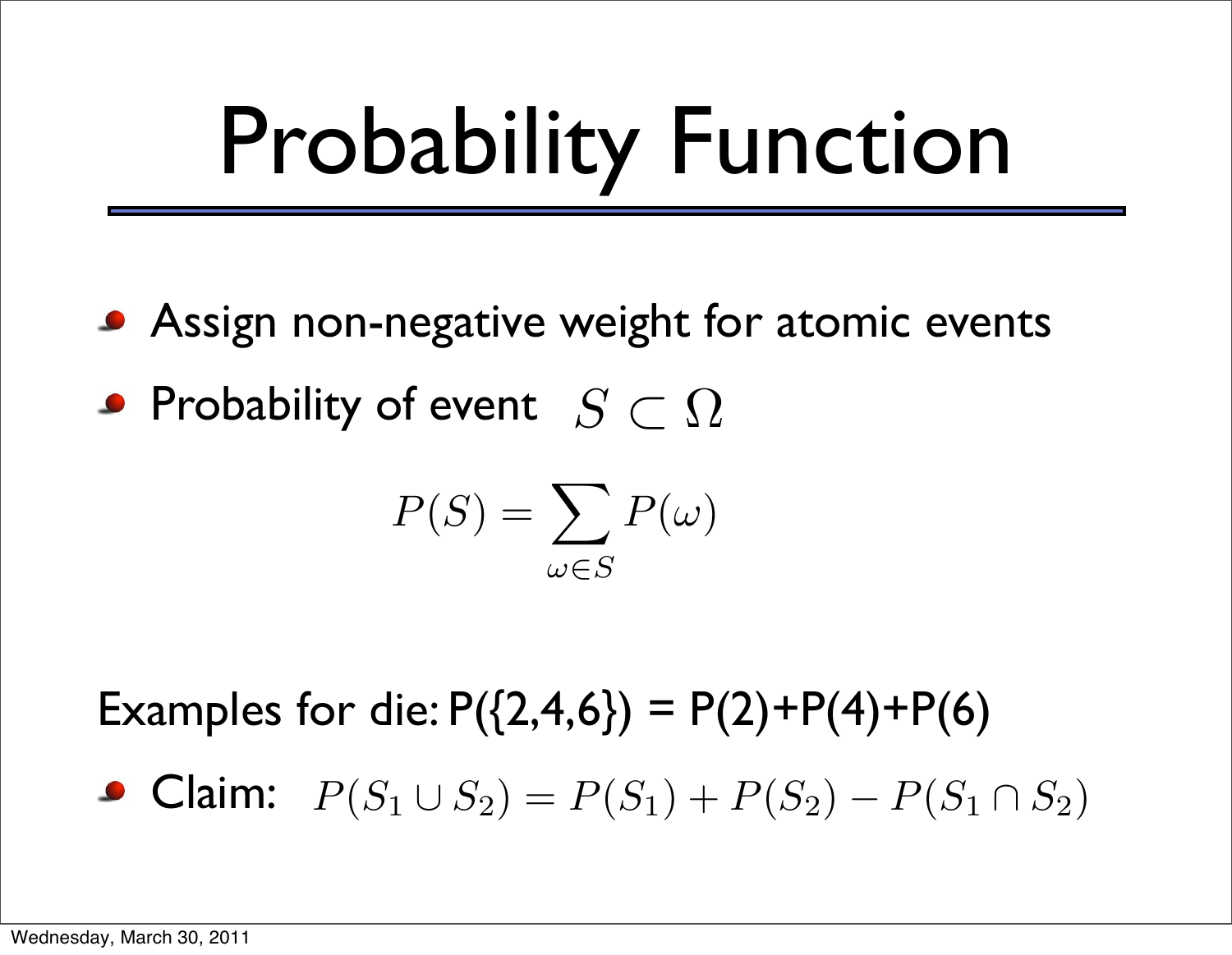# Probability Function

**• Overall weight is one** 

$$
\sum_{\omega \in \Omega} P(\omega) = 1
$$

- Coin:  $P("head") + P("tail") = I$
- Die: P(1)+P(2)+P(3)+P(4)+P(5)+P(6)=1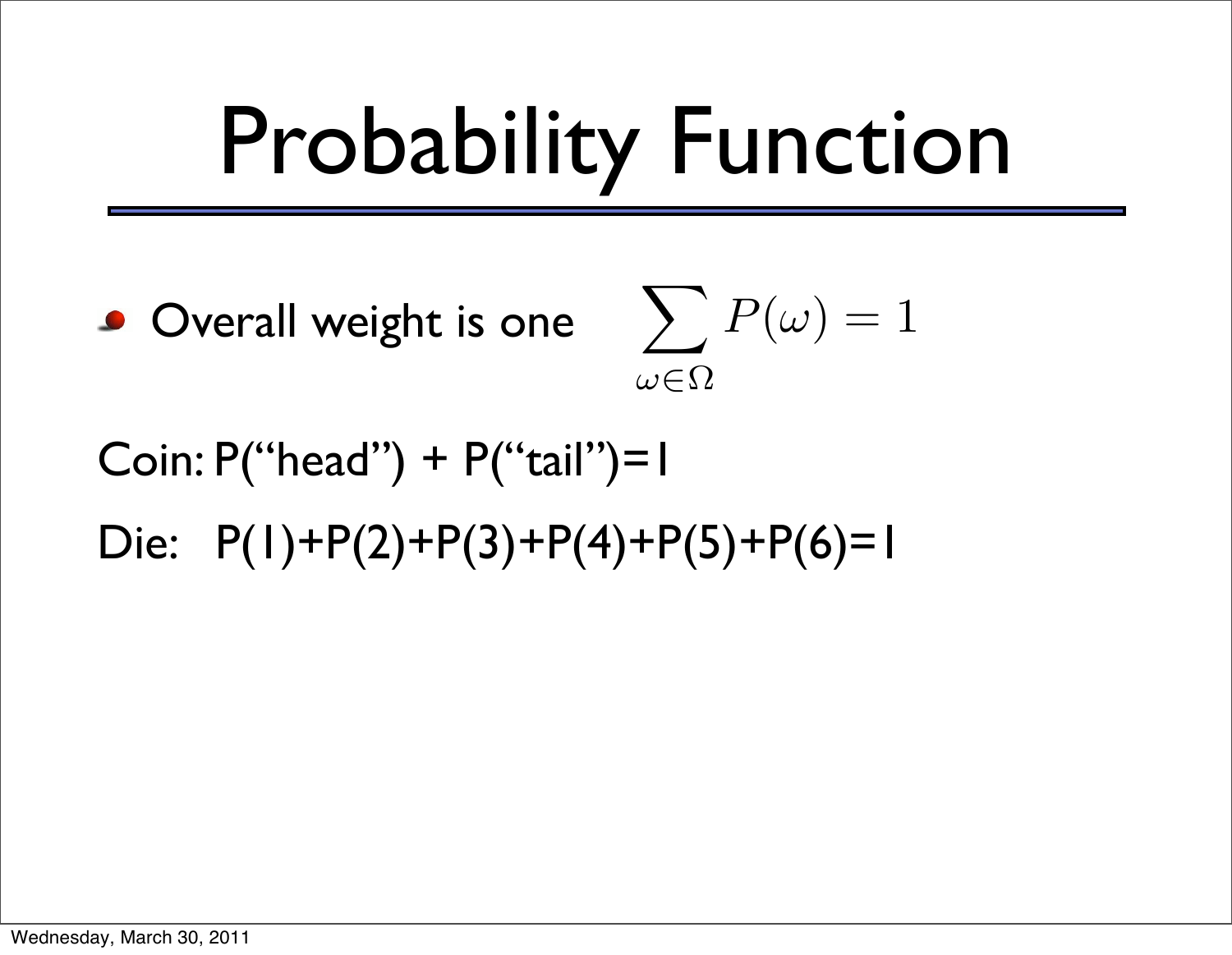# Conditional Probability

- **S1, S2** are independent if  $P(S_1 \cap S_2) = P(S_1)P(S_2)$
- Claims: If S1,S are independent then  $P(S_1|S) = P(S_1)$ Conditional Probability: *S* ⊂ Ω  $P(S_1|S) = P(S_1 \cap S)/P(S)$  $\sum$ ω∈*S*  $P(\omega|S)=1$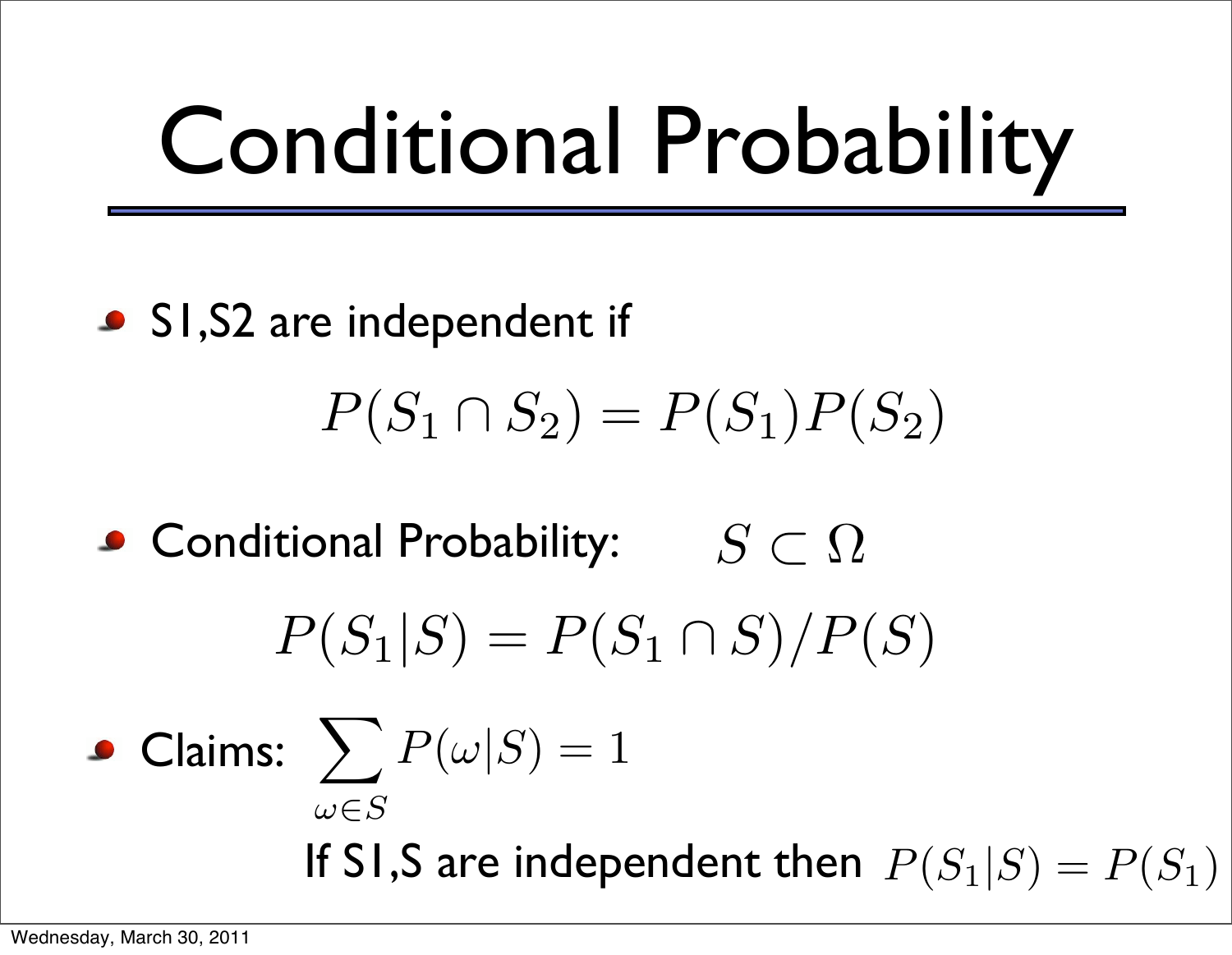# Conditional Probability

Claim (Chain Rule):

 $P(S_1 \cap S_2 \cap \cdots \cap S_n) = P(S_1)P(S_2|S_1)\cdots P(S_n|S_1, ..., S_{n-1})$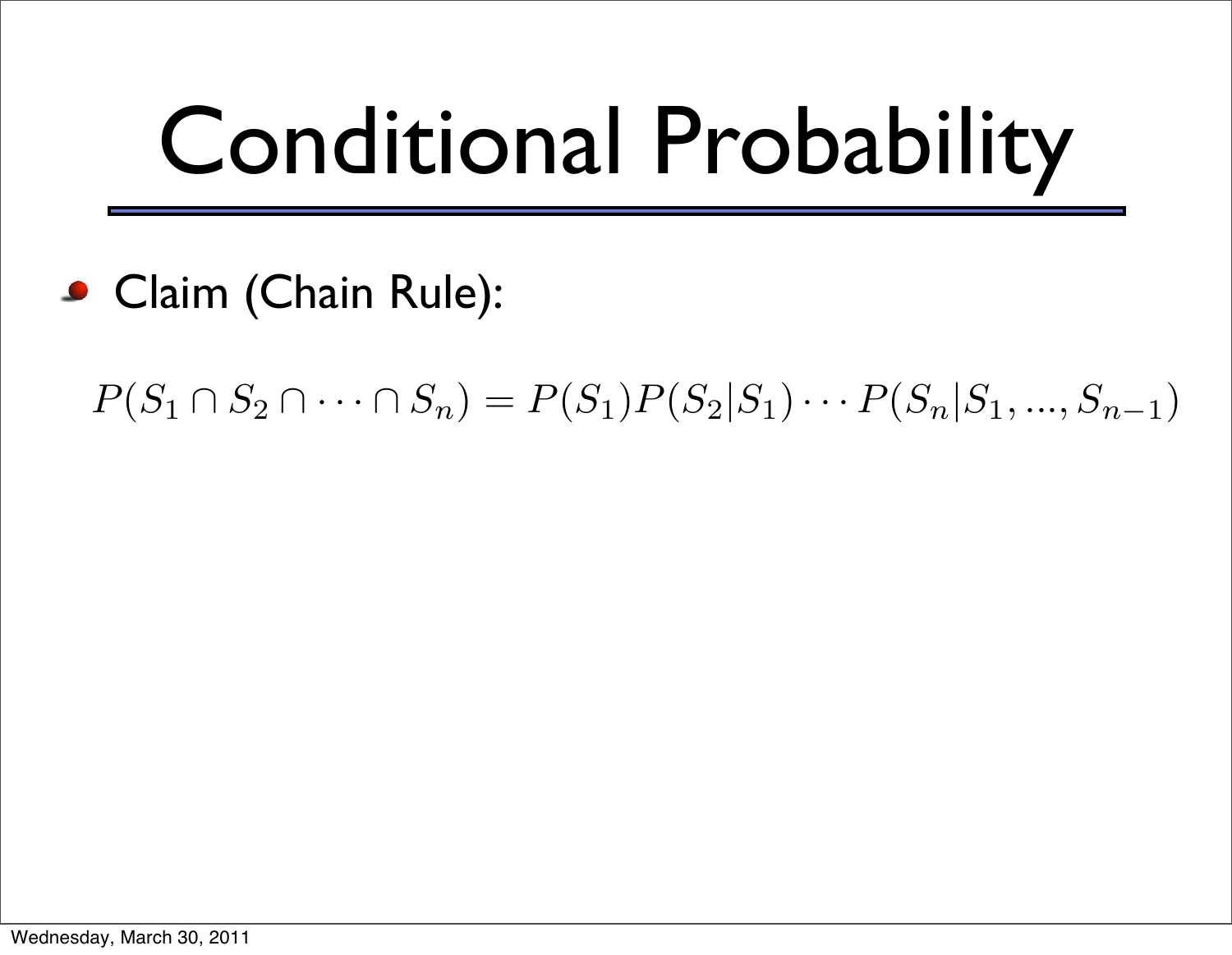# Joint distribution

- Given two spaces:  $\,\Omega_1,\Omega_2\,\quad$  (e.g. coin, die, two dice)
- **•** Joint probability function

$$
P(\omega_1, \omega_2) \ge 0, \qquad \sum_{\omega_1 \in \Omega_1, \omega_2 \in \Omega_2} P(\omega_1, \omega_2) = 1
$$

**Induces marginal probability functions** 

$$
P(\omega_1) = \sum_{\omega_2 \in \Omega_2} P(\omega_1, \omega_2)
$$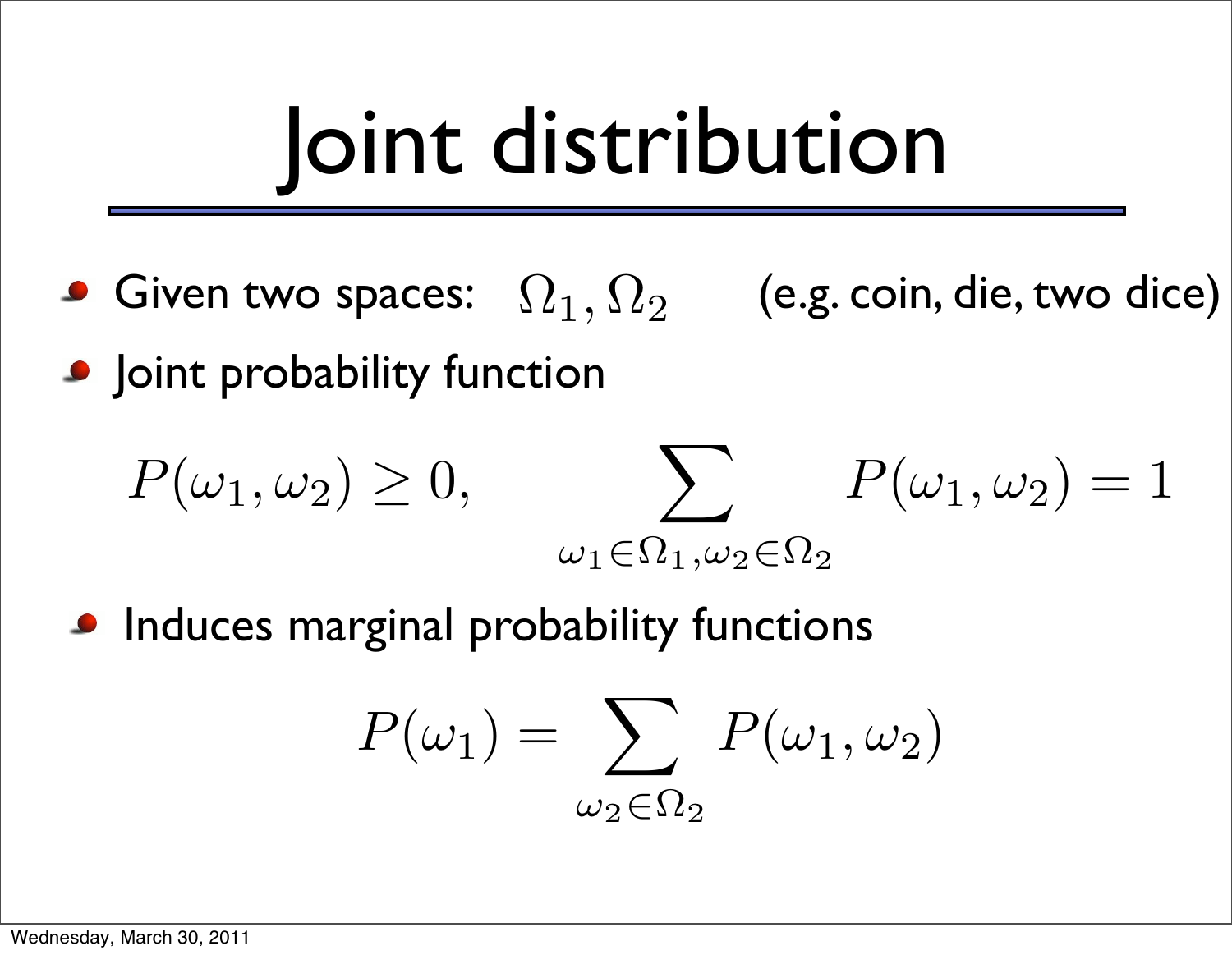#### Random Variable

- A random variable is a function, which maps events or outcomes (e.g., the possible results of rolling two dice:  $(1, 1), (1, 2),$  etc.) to real numbers (e.g. their sum)
- A discrete random variable have a discrete set of values  $X(\omega) \in \{r_1, ..., r_n\}$
- A discrete random with n value induces a probability space with n elements.

$$
P(r) = P(X = r) = P(\{\omega : X(\omega) = r\})
$$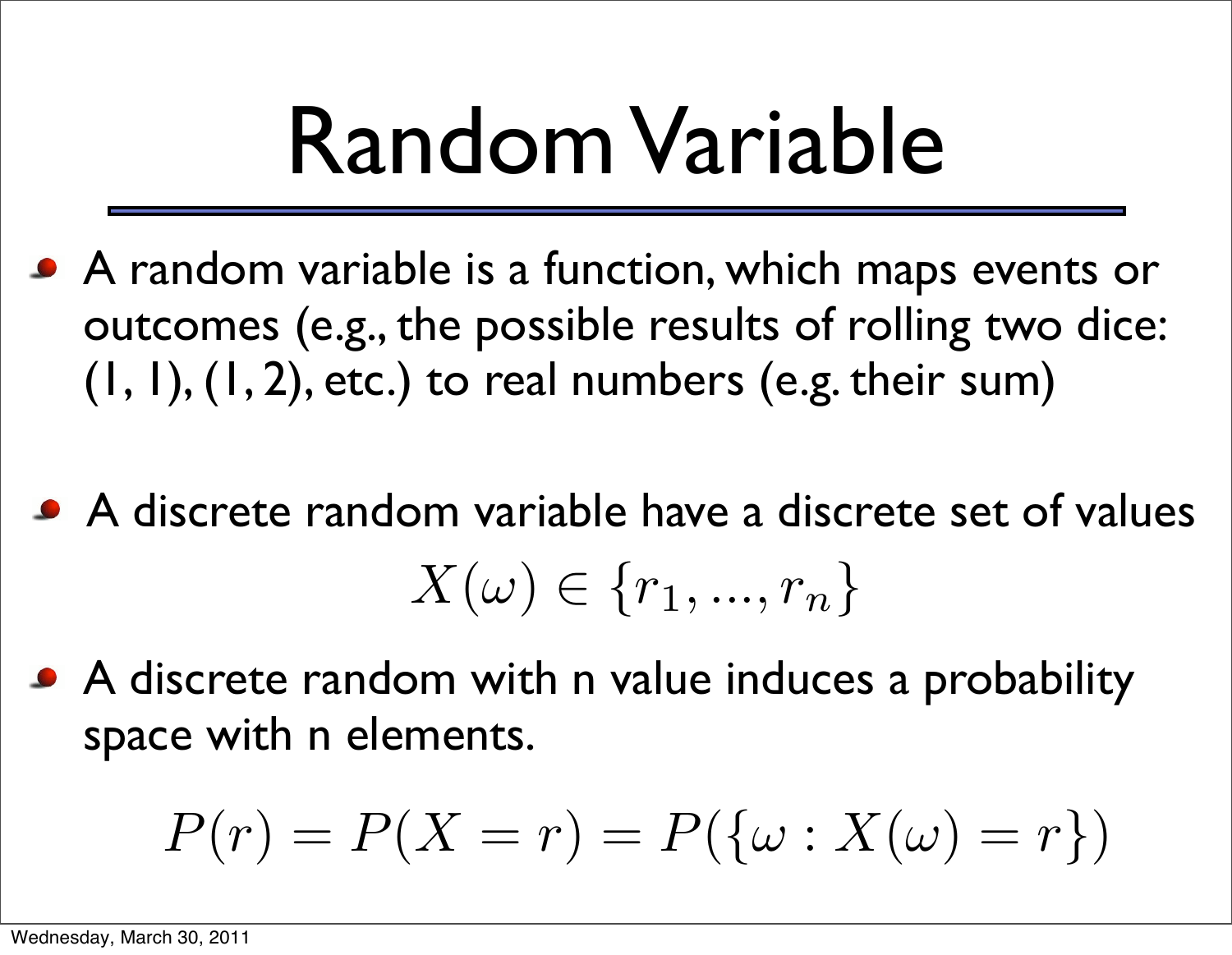## Joint Distribution

Two random variables induce a joint distribution

 $P(r_1, r_2) = P(X_1 = r_1, X_2 = r_2) = P(X_1 = r_1 \text{ and } X_2 = r_2)$ 

Two random variables are independent  $X_1\bot X_2$  if  $P(X_1 = r_1, X_2 = r_2) = P(X_1 = r_1)P(X_2 = r_2)$ • Joint distribution induces a marginal distribution  $P(X_1 = r_1) = \sum P(X_1 = r_1, X_2 = r_2)$ *r*2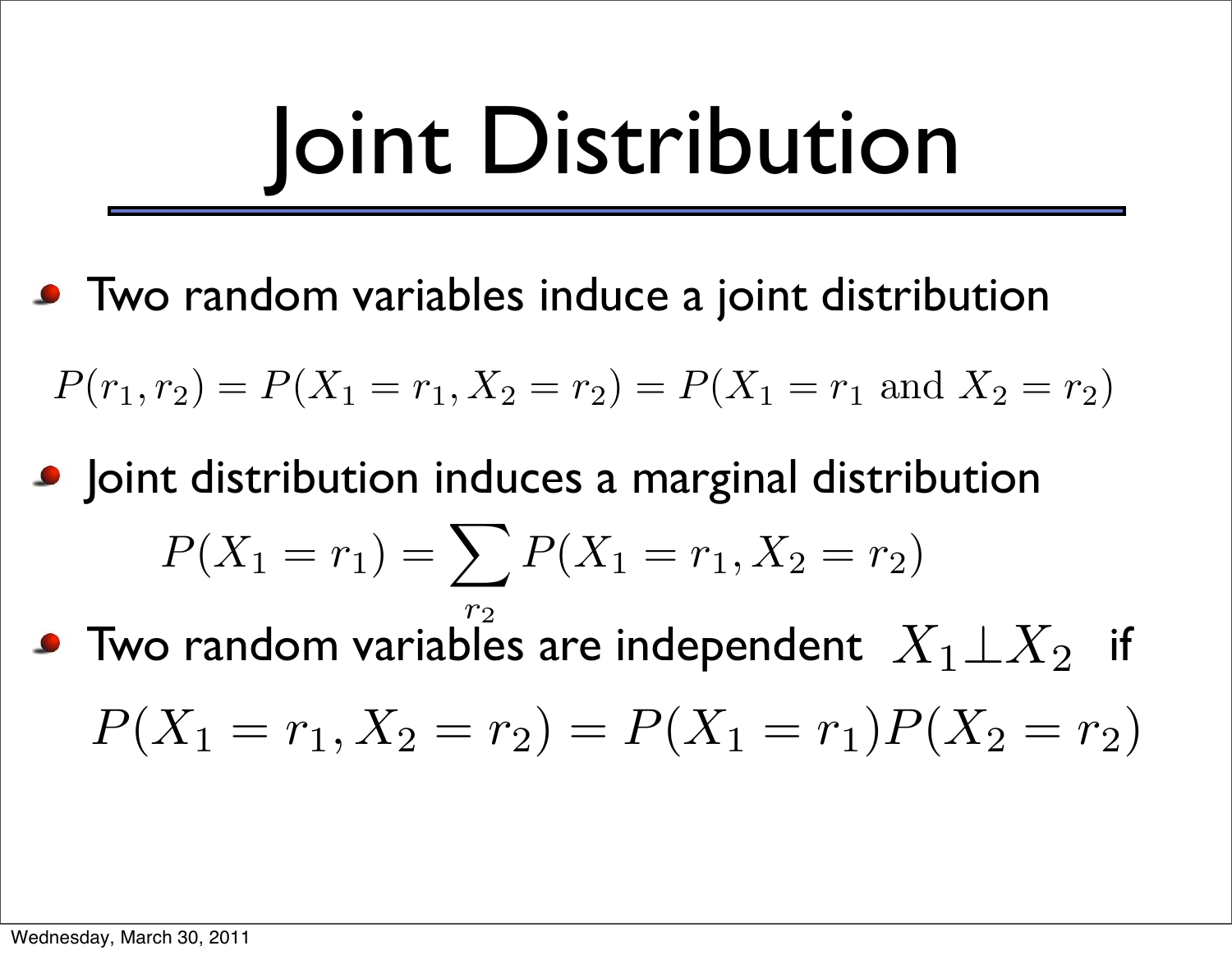### Conditional Distribution

Conditional distribution:

$$
P(X_1|X_2 = r_2) = P(X_1, X_2 = r_2) / P(X_2 = r_2)
$$

- Claim: If two random variables are independent then  $P(X_1|X_2) = P(X_1)$
- **Three random variables are** conditionally independent if *X*1⊥*X*2*|X*<sup>3</sup>

 $P(X_1 = r_1, X_2 = r_2 | X_3 = r_3) = P(X_1 = r_1 | X_3 = r_3) P(X_2 = r_2 | X_3 = r_3)$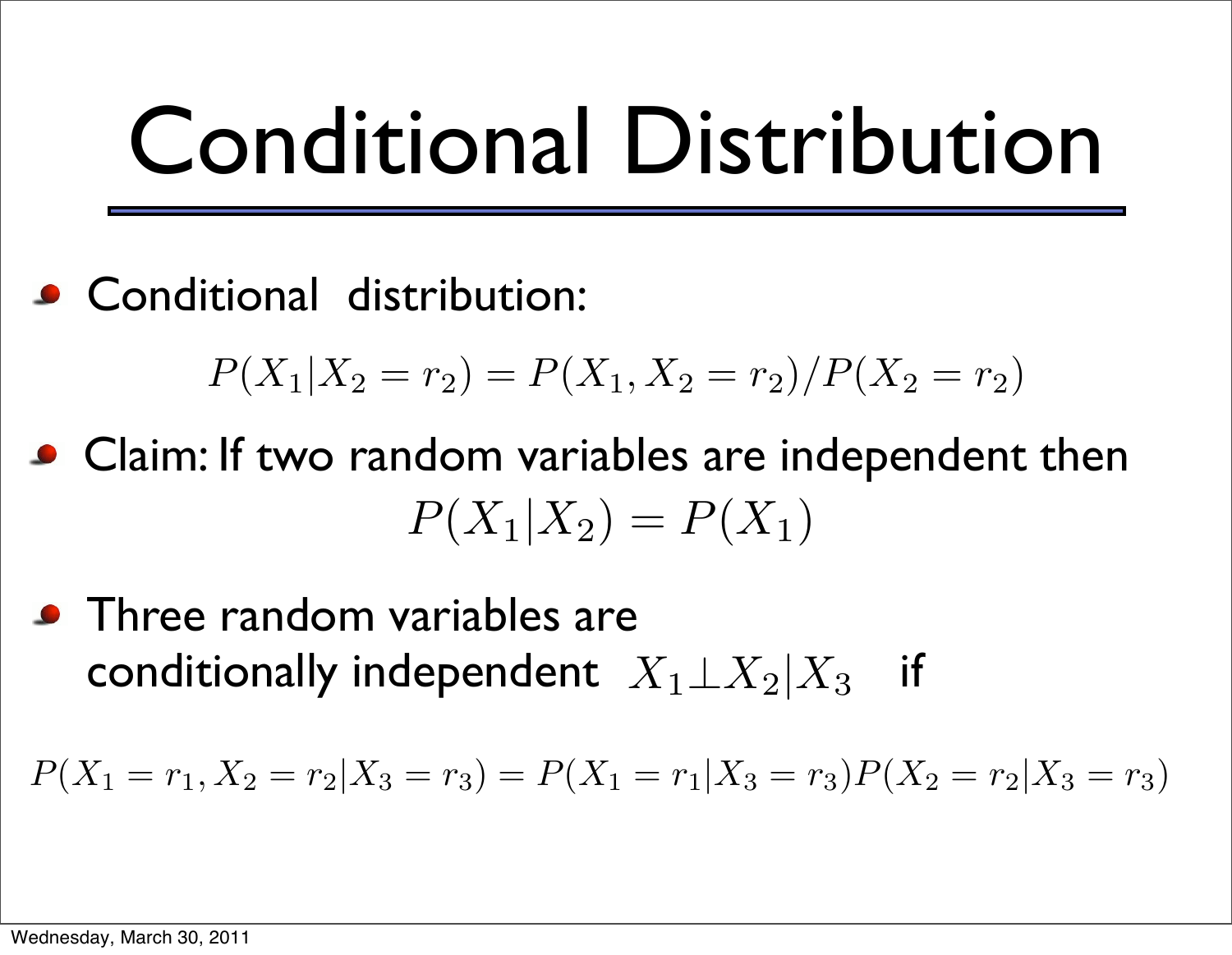#### Expectation, Variance

- $\mathsf{Expectation}$   $\mathbb{E}[X] = \sum$ *r*  $P(X = r) \cdot r$
- **Variance**

$$
V[X] = \sum_{r} P(X = r)(r - \mathbb{E}[X])^{2} = \mathbb{E}[X^{2}] - (\mathbb{E}[X])^{2}
$$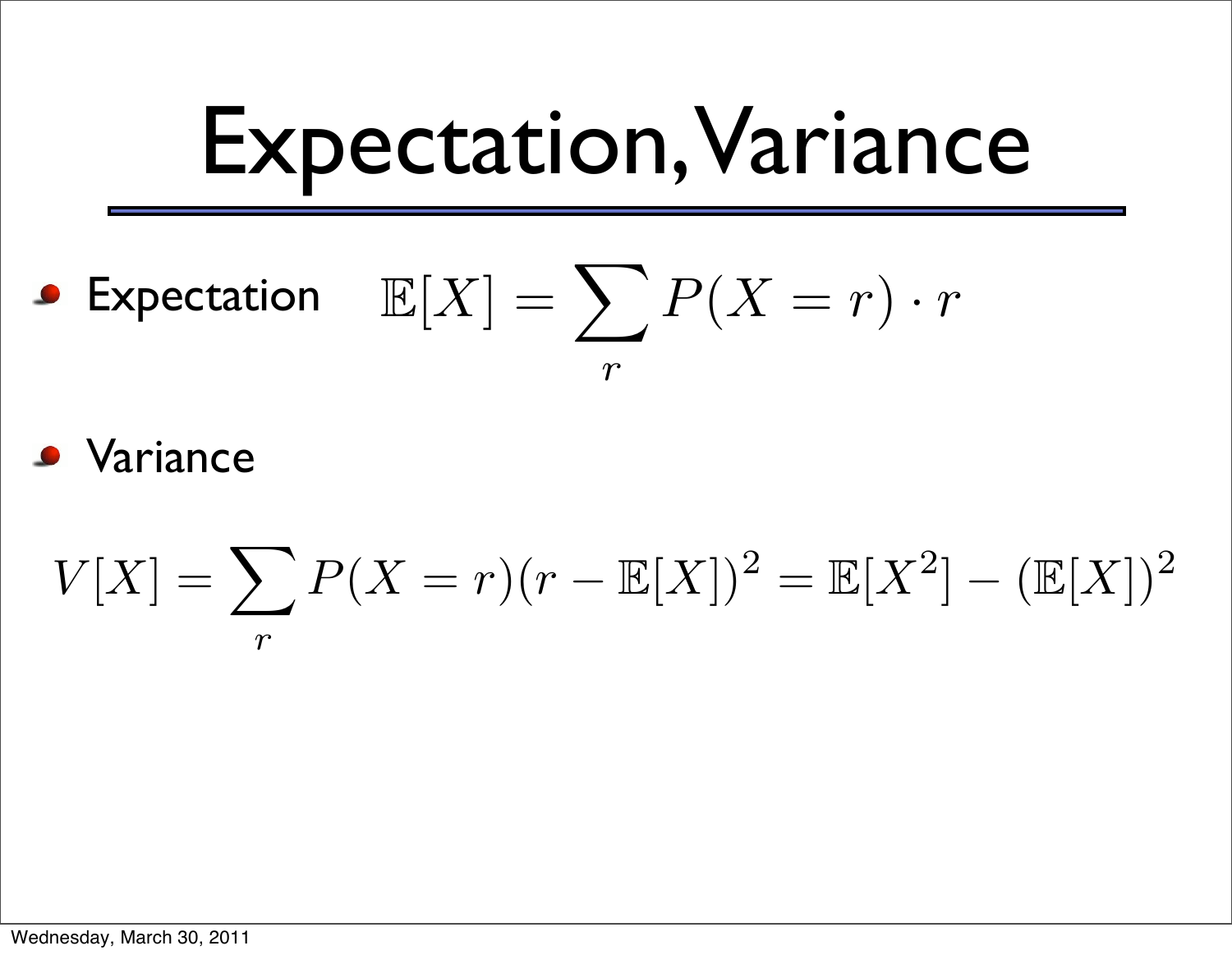#### Continuous Random Var

A continuous random variable have has a density function f(r)

$$
P(X(\omega) \in [r_1, r_2]) = \int_{r_1}^{r_2} f(r)
$$

- **•** Expectation  $\mathbb{E}[X] = |$ *r*  $f(r) \cdot r$
- **•** Variance  $V[X] = \mathbb{E}[X^2] - (\mathbb{E}[X])^2$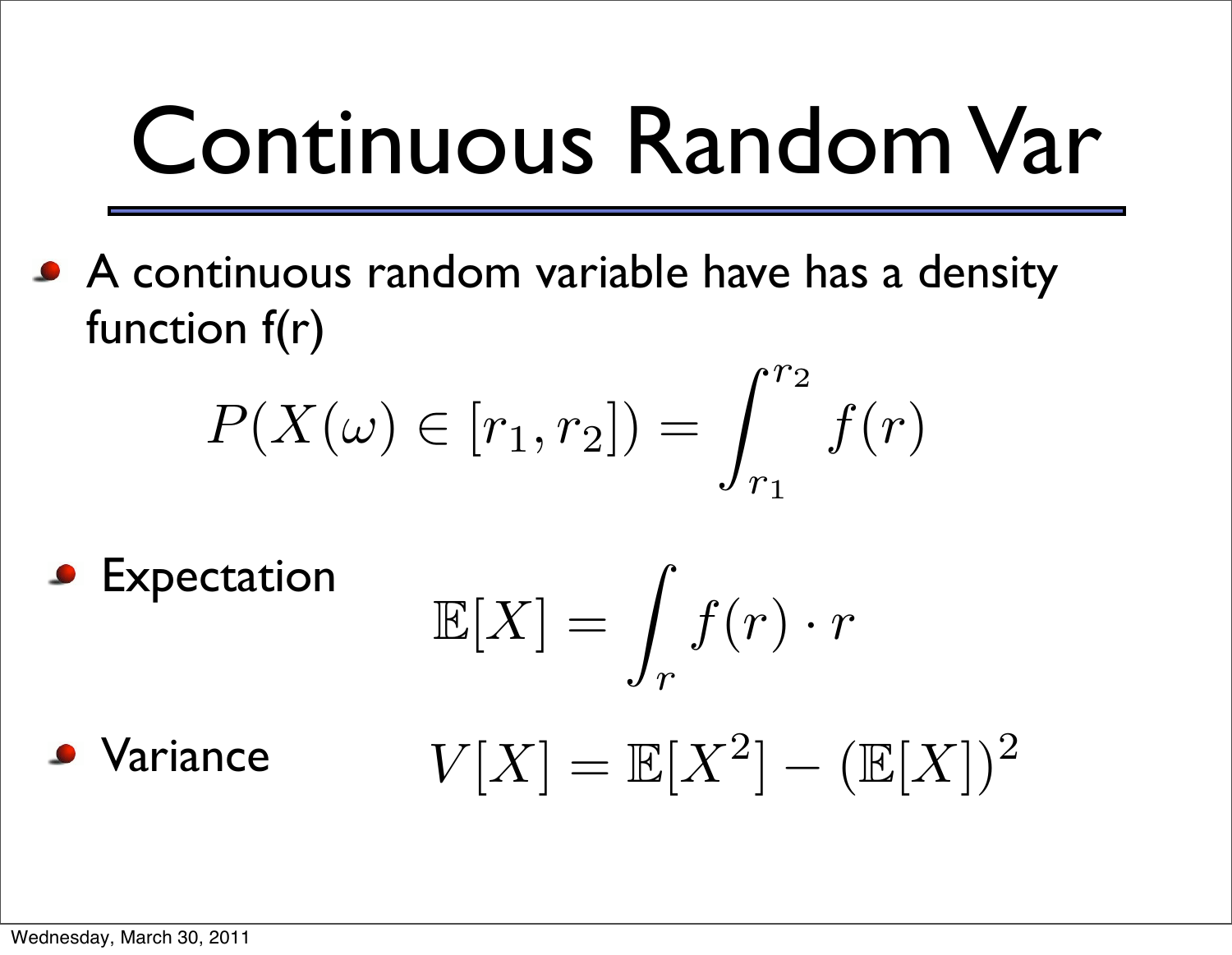

 $\bullet$  G=(V,E)

- The edges are not directed (called undirected graph)
- undirected graph without cycles is called tree

Wednesday, March 30, 2011